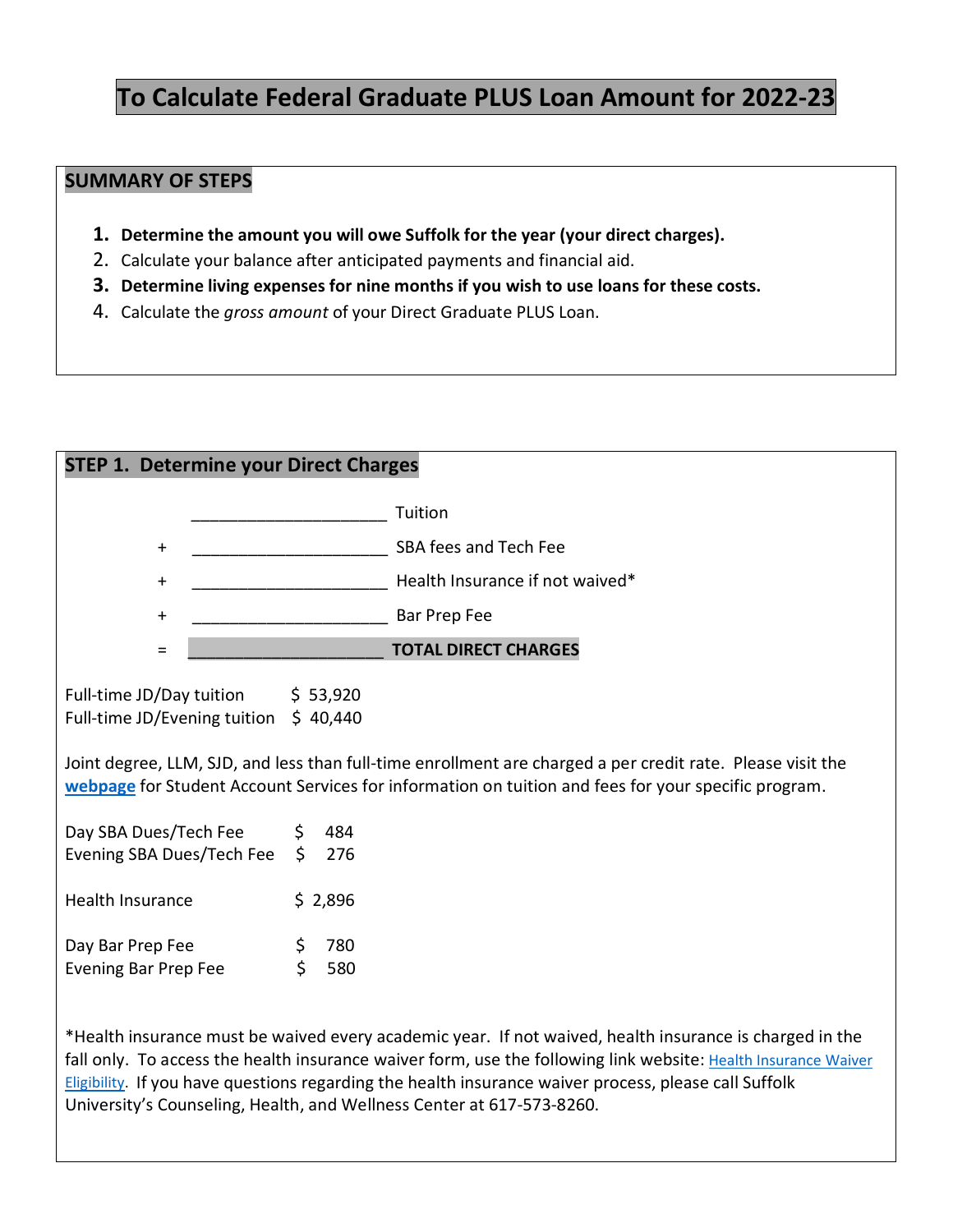| <b>STEP 2. Calculate your Balance</b>                                                                                                                                                                                                                                                                               |                                                  |  |  |  |
|---------------------------------------------------------------------------------------------------------------------------------------------------------------------------------------------------------------------------------------------------------------------------------------------------------------------|--------------------------------------------------|--|--|--|
|                                                                                                                                                                                                                                                                                                                     | Anticipated Payments*                            |  |  |  |
| $\ddot{}$                                                                                                                                                                                                                                                                                                           | Grants/Scholarships                              |  |  |  |
| $\ddot{}$                                                                                                                                                                                                                                                                                                           | Direct Unsubsidized Loan (use net amount only)** |  |  |  |
| $=$                                                                                                                                                                                                                                                                                                                 | <b>TOTAL CREDITS</b>                             |  |  |  |
| Your balance is the difference between your total direct charges and your total credits.                                                                                                                                                                                                                            |                                                  |  |  |  |
|                                                                                                                                                                                                                                                                                                                     | Total direct charges (from Step 1)               |  |  |  |
|                                                                                                                                                                                                                                                                                                                     | Total credits (see above)                        |  |  |  |
| Ξ                                                                                                                                                                                                                                                                                                                   | <b>TOTAL BALANCE DUE TO SUFFOLK</b>              |  |  |  |
|                                                                                                                                                                                                                                                                                                                     |                                                  |  |  |  |
| * Payments can be made via the Suffolk University Payment Plan (SUPP) or by the specified due date each<br>semester. For more information on payment options and due dates, please visit the Bursar's webpage.                                                                                                      |                                                  |  |  |  |
| **Federal Direct Unsubsidized and Graduate Plus Loans are subject to an origination fee. Students will<br>receive a tuition credit for a slightly smaller amount than the amount borrowed due to the origination<br>fee. When considering the amount you will receive from your loan(s), please use the net amount. |                                                  |  |  |  |
| Fee for Federal Direct Unsubsidized loans disbursed before October 1, 2022 = 1.057%<br>(To determine net amount, take the loan amount awarded and multiply by 0.98943)                                                                                                                                              |                                                  |  |  |  |
| For the Federal Direct Unsubsidized loans in the gross amount of \$20,500, the net amount is \$20,284.                                                                                                                                                                                                              |                                                  |  |  |  |
| Fee for Graduate PLUS loans disbursed before October 1, 2022 = 4.228%<br>(To determine net amount, take the loan amount awarded and multiply by 0.95772)                                                                                                                                                            |                                                  |  |  |  |
|                                                                                                                                                                                                                                                                                                                     |                                                  |  |  |  |
|                                                                                                                                                                                                                                                                                                                     |                                                  |  |  |  |
|                                                                                                                                                                                                                                                                                                                     |                                                  |  |  |  |
|                                                                                                                                                                                                                                                                                                                     |                                                  |  |  |  |
|                                                                                                                                                                                                                                                                                                                     |                                                  |  |  |  |